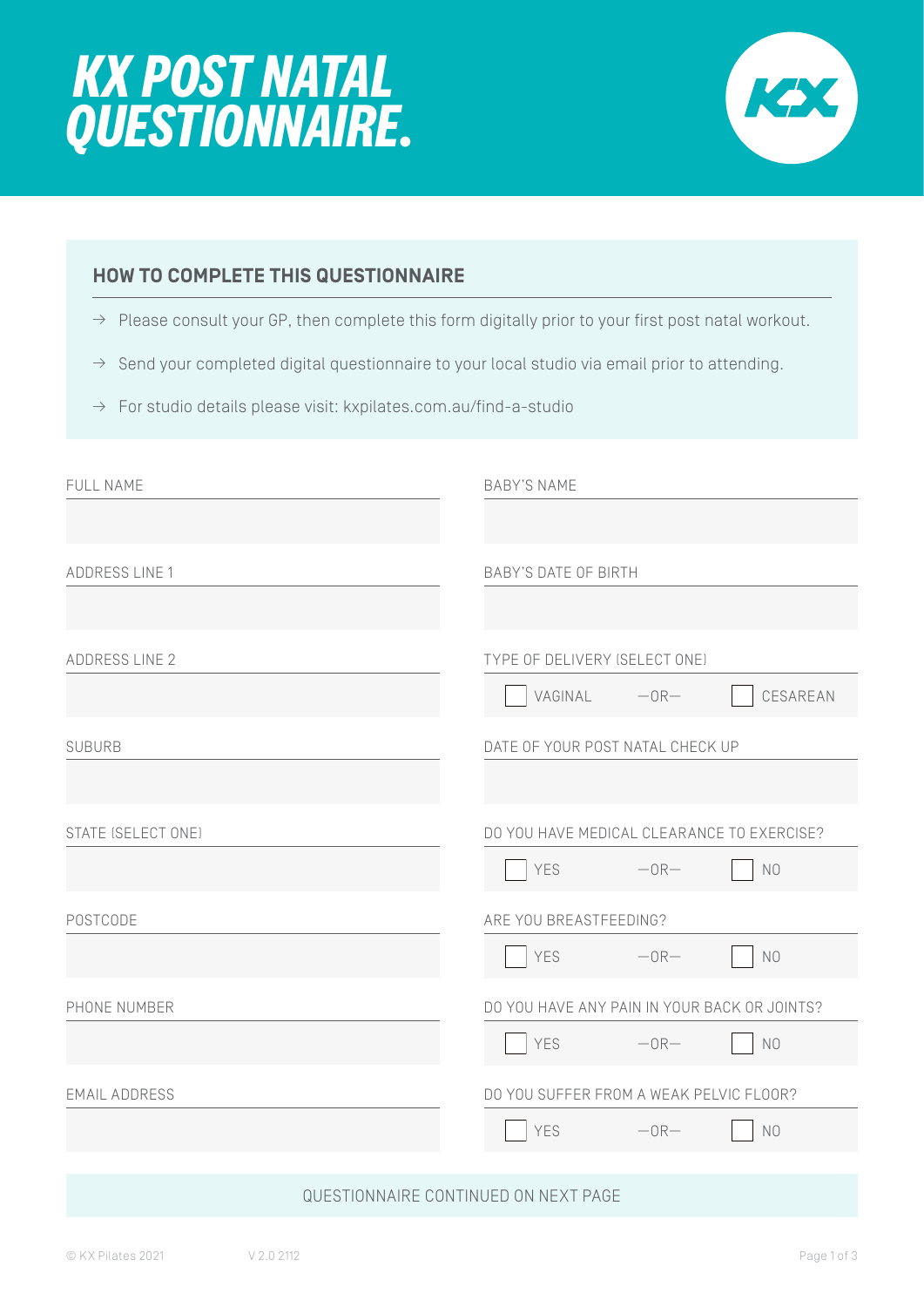



## PLEASE BRIEFLY DETAIL YOUR EXERCISE HABITS, BOTH CURRENTLY AND PRIOR TO YOUR PREGNANCY

#### A. CURRENT EXERCISE HABITS **B. EXERCISE HABITS PRIOR TO PREGNANCY**

#### HAVE YOU EVER EXPERIENCED ANY OF THE FOLLOWING CONDITIONS (SELECT ALL THAT APPLY)

| Symphysis Pubis Dysfunction<br>(pain in the central pubic area)                    | Sacrum or Sacroiliac Joint pain<br>(pain in the very low mid-back to<br>the top of buttocks) | Bleeding during or after exercise<br>or any unexplained bleeding                                     |
|------------------------------------------------------------------------------------|----------------------------------------------------------------------------------------------|------------------------------------------------------------------------------------------------------|
| Carpal Tunnel Syndrome<br>(wrist/finger/hand forearmpain/<br>numbness or tingling) | Knee Pain (side, front or back)                                                              | History/current episodes of high<br>or low blood pressure, faintness,<br>dizziness or breathlessness |
| Upper back/neck/shoulder pain                                                      | Coccyx damage or pain                                                                        | Separation of your abdominal<br>muscles                                                              |
| Incontinence [urinal or faecal]                                                    | Prolapse (uterine, bladder,<br>rectum or vaginal)                                            | Breast health, breast feeding<br>issues, mastitis                                                    |
| Piles, hemorrhoids, varicose<br>veins or constipation                              | Episiotomy cut, painful perineum<br>or tears (degree if known)                               | Nerve damage during birthing<br>(pudendal)                                                           |
| Gestational Diabetes                                                               | C-Section wound discomfort.<br>slow healing or ongoing<br>numbness                           | Anaemia or taking iron medication                                                                    |
| Joint pain and/or muscle pain                                                      | Buttock/piriformis pain/sciatica                                                             | Other: please notify us via email                                                                    |

### QUESTIONNAIRE CONTINUED ON NEXT PAGE